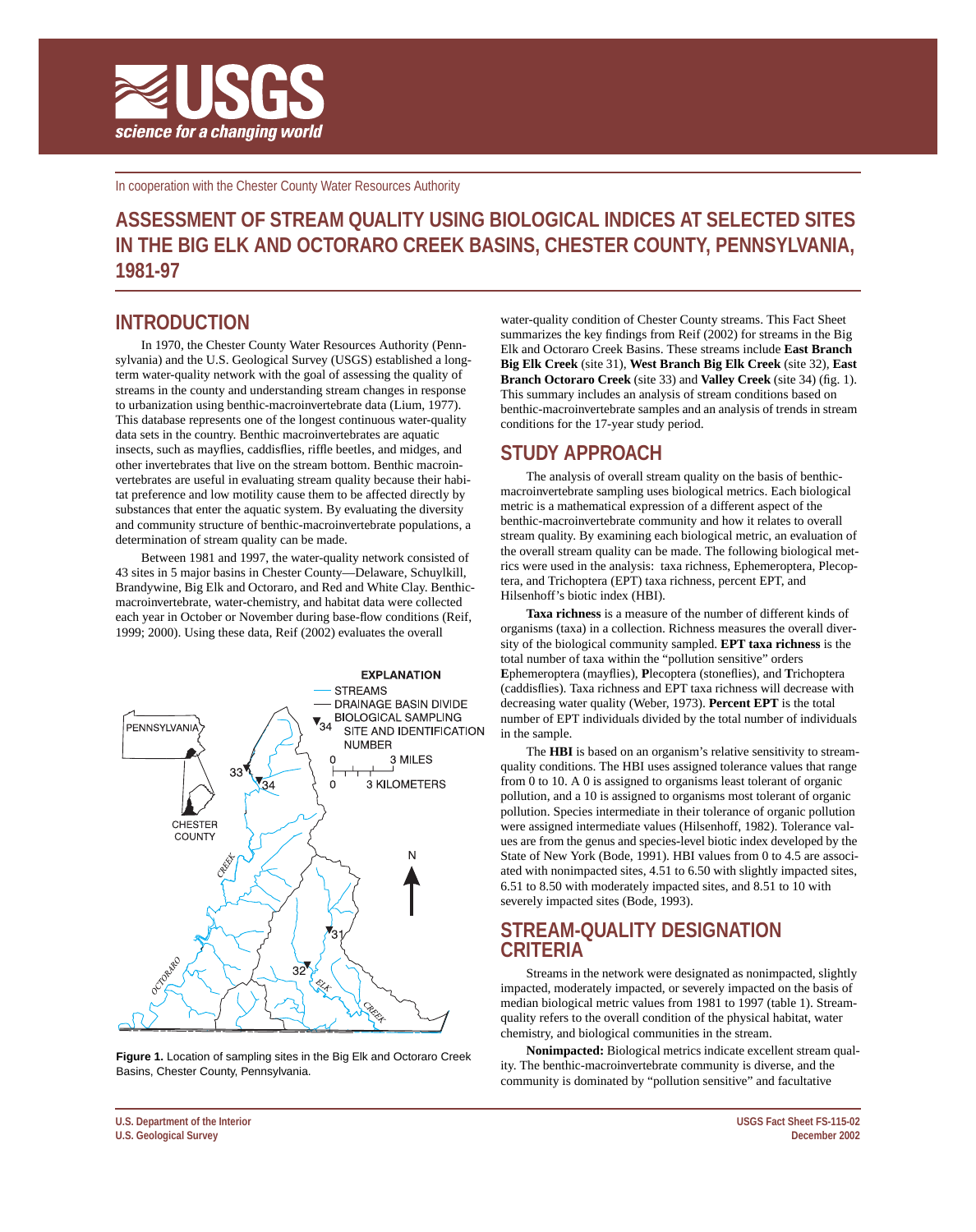**Table 1.** Stream-quality assessment criteria for Chester County, Pennsylvania, streams (adapted from Bode, 1993)

| [EPT, Ephemeroptera, Plecoptera, and Trichoptera: |  |
|---------------------------------------------------|--|
| HBI, Hilsenhoff's biotic index; >, greater than   |  |

| Stream-quality<br>assessment | Taxa<br>richness | EPT taxa<br>richness | HBI           |
|------------------------------|------------------|----------------------|---------------|
| Nonimpacted                  | >30              | >10                  | $0 - 4.50$    |
| Slightly impacted            | $21 - 30$        | $6 - 10$             | $4.5 - 6.50$  |
| Moderately impacted          | $11 - 20$        | $2 - 5$              | $6.51 - 8.50$ |
| Severely impacted            | $0 - 10$         | $0 - 1$              | $8.51 - 10$   |
|                              |                  |                      |               |

organisms. "Pollution sensitive" organisms include the EPT taxa and generally are intolerant of degraded stream quality. Facultative organisms can survive under a wide range of stream conditions. Water quality and habitat conditions at nonimpacted sites are not limiting the benthic-macroinvertebrate community. Nonimpacted sites include pristine habitats and those receiving inputs that minimally affect the benthic-macroinvertebrate community.

**Slightly Impacted:** Biological metrics indicate good stream quality. The benthic-macroinvertebrate community is less diverse than at nonimpacted sites but still contains mayflies, caddisflies, and possibly some stoneflies. The community structure typically is dominated by a few taxa including caddisflies, elmids (riffle beetles), and chironomids. Water-quality and habitat conditions are having an effect on the benthic-macroinvertebrate community. Slightly impacted sites commonly are receiving some wastewater inputs and (or) agricultural/urban runoff.

**Moderately Impacted:** Biological metrics indicate fair stream quality. The benthic-macroinvertebrate community is disturbed and noticeably altered from a nonimpacted site. Mayflies and stoneflies are rare, and caddisfly taxa may be limited. The benthic-macroinvertebrate community is dominated by "pollution tolerant" and facultative organisms including chironomids and oligochaetes (aquatic earthworms). One or a few groups usually dominate the community. Waterquality and habitat conditions are having a major effect on the benthic-macroinvertebrate community. Moderately impacted sites commonly are receiving heavy wastewater inputs and (or) agricultural/urban runoff.

**Severely Impacted:** Biological metrics indicate poor stream quality. The benthic-macroinvertebrate community is severely limited with poor diversity. Mayflies, stoneflies, and caddisflies are rare, and the community usually is dominated by chironomids and aquatic earthworms. The community may have low numbers of individuals or high numbers of a few taxa. Severely impacted sites commonly are receiving inputs of a toxin or have extremely low concentrations (less than 4.0 mg/L) of dissolved oxygen. Water-quality and habitat conditions are having a severe effect on the benthic-macroinvertebrate community. Severely impacted sites commonly are receiving heavy wastewater inputs and agricultural/urban runoff.

## **STREAM-QUALITY ASSESSMENT**

Two sites were sampled in the Big Elk Creek Basin (sites 31 and 32) and two sites in the Octoraro Creek Basin (sites 33 and 34). The drainage area of each site is approximately  $11 \text{ mi}^2$  (square miles), and the basins are dominated by agricultural land use. Stream-quality assessments based on calculated biological metrics are presented in table 2 and figure 2.

The East Branch (site 31) and West Branch Big Elk Creek (site 32) were designated as slightly impacted on the basis of taxa richness and HBI values and as nonimpacted on the basis of EPT taxa richness (table 2, figs. 2 and 3). The high HBI values are because of a high number of "pollution tolerant" organisms relative to reference conditions, including chironomids and crane flies. The high number of "pollution tolerant" organisms along with the increasing concentrations of nutrients indicate that organic enrichment is negatively affecting the benthic-macroinvertebrate communities in the Big Elk Creek Basin. Organic enrichment can cause increased algal blooms that decay and result in low concentrations of dissolved oxygen and poor stream-bottom habitat (U.S. Geological Survey, 1999).

Both sites in the Big Elk Creek Basin had a decrease in taxa richness and EPT taxa richness starting in 1994. The decrease in organisms was most noticeable at site 31 where EPT taxa richness declined from 13 in 1992 to 3 in 1996 (fig. 4). Chemical data indicate that the concentrations of ammonia and phosphorus occasionally are high. Phosphorus concentrations ranged from 0.02 to 0.89 mg/L (milligrams per liter) between 1981 and 1997 (fig. 4).

The East Branch Octoraro Creek (site 33) and Valley Creek (site 34) were designated as slightly impacted on the basis of taxa richness and HBI values and as nonimpacted on the basis of EPT taxa richness (table 2, figs. 2 and 3). In general, sites in these two basins have invertebrate communities similar to sites in the Big Elk Creek Basin. However, the invertebrate communities in the two major basins in southeastern Chester County are not as diverse and healthy as the Brandywine Creek Basin or the streams draining to the Schuylkill River.

**Table 2.** Designation of water quality and median values of taxa richness, EPT taxa richness, Hilsenhoff's biotic index, and percent EPT for sites in the Big Elk and Octoraro Creek Basins, Chester County, Pennsylvania, 1981-97

| U.S. Geological<br>Survey station<br>identification<br>number | Site<br>number | Taxa richness     | EPT taxa<br>richness              | Hilsenhoff's<br>biotic<br>index | Percentage<br>of EPT<br>individuals |
|---------------------------------------------------------------|----------------|-------------------|-----------------------------------|---------------------------------|-------------------------------------|
|                                                               |                |                   | <b>East Branch Big Elk Creek</b>  |                                 |                                     |
|                                                               |                | Slightly impacted | Nonimpacted                       | Slightly impacted               |                                     |
| 01494900                                                      | 31             | 23                | 11                                | 5.32                            | 28                                  |
|                                                               |                |                   | West Branch Big Elk Creek         |                                 |                                     |
|                                                               |                | Slightly impacted | Nonimpacted                       | Slightly impacted               |                                     |
| 01494950                                                      | 32             | 25                | 13                                | 4.86                            | 52                                  |
|                                                               |                |                   | <b>East Branch Octoraro Creek</b> |                                 |                                     |
|                                                               |                | Slightly impacted | Nonimpacted                       | Slightly impacted               |                                     |
| 01578340                                                      | 33             | 25                | 11                                | 4.66                            | 56                                  |
|                                                               |                |                   | <b>Valley Creek</b>               |                                 |                                     |
|                                                               |                | Slightly impacted | Nonimpacted                       | Slightly impacted               |                                     |
| 01578343                                                      | 34             | 28                | 13                                | 4.87                            | 49                                  |

[EPT, Ephemeroptera, Plecoptera, and Trichoptera]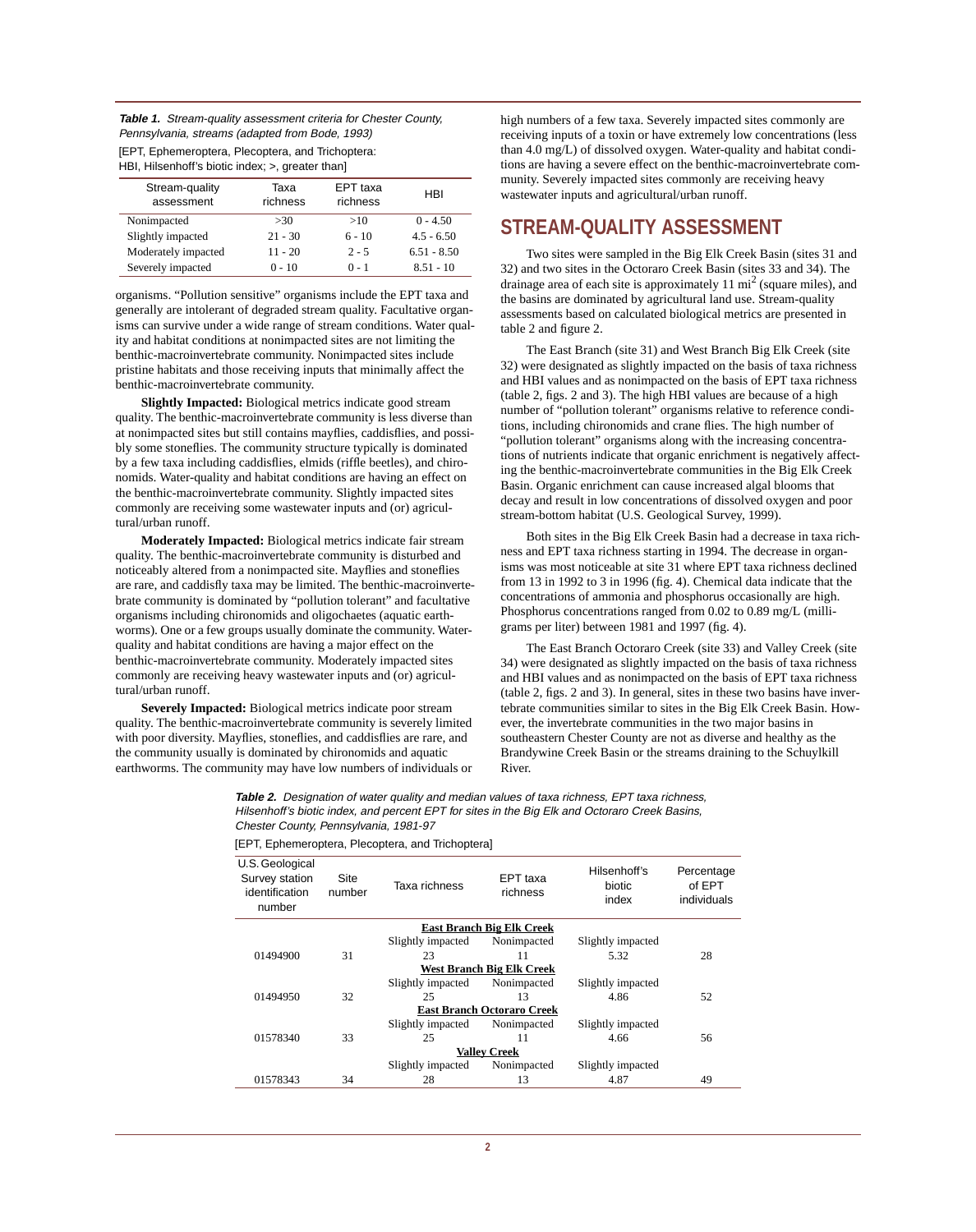

**Figure 2.** Hilsenhoff's biotic index (HBI) values from sites in the Big Elk (sites 31 and 32) and Octoraro Creek (sites 33 and 34) Basins, Chester County, Pennsylvania, 1981-97.

#### **TRENDS IN BENTHIC-MACROINVERTEBRATE AND CHEMICAL DATA**

The Mann-Kendall test was used to detect trends from 1981 through 1997 in HBI values at the sites in the Big Elk and Octoraro Creek Basins (Helsel and Hirsch, 1997). A decreasing trend in HBI values indicates improving stream quality, and an increasing trend indicates deteriorating stream quality.

All four sites had increasing trends in nitrate concentrations between 1981 and 1997. Despite the increasing nitrate concentrations, three of the four sites (sites 31, 32, and 33) had a decreasing trend in HBI values indicating improved stream quality. The most likely reason for the improved stream quality is decreasing trends in ammonia concentrations at these sites between 1981 and 1997. The decreased ammonia concentrations can lead to increased concentrations of dissolved oxygen, which can decrease HBI values (U.S. Geological Survey, 1999). In contrast, site 34 had increasing ammonia concentrations and HBI values. INCREASING STREAM QUALITY INCREASING STREAM QUALITYThis trend is an indication that the increasing ammonia is causing lower concentrations of dissolved oxygen and is resulting in increased HBI values.

Both of the Big Elk Creek sites (sites 31 and 32) had a sudden drop in taxa from all groups of benthic macroinvertebrates that may be a response to toxic contaminants such as pesticides.

During the 17-year study, the benthic-macroinvertebrate community at the East Branch Octoraro Creek (site 33) occasionally had high numbers of "pollution tolerant" organisms including chironomids, black flies, aquatic worms, and crane flies, but these high numbers were offset by a large population of "pollution sensitive" organisms. The inconsistent number of "pollution tolerant" organisms caused the HBI value to fluctuate (fig. 5), but it generally was lower since 1987 indicating improving stream quality; taxa richness and



**Figure 3.** Median values of taxa richness and Ephemeroptera, Plecoptera, and Trichoptera (EPT) taxa richness at sites in the Big Elk (sites 31 and 32) and Octoraro Creek (sites 33 and 34) Basins, Chester County, Pennsylvania, 1981-97.

EPT taxa richness were steady since 1982. Chemical data indicate increasing concentrations of nitrate and major ions and decreasing concentrations of ammonia and phosphorus. The nitrate concentrations increased from 5.10 mg/L in 1981 to 9.0 mg/L in 1997 (fig. 5). Heavy agriculture in the basin is the major source of the nutrient enrichment. Despite the increased nitrate concentrations, the benthicmacroinvertebrate data indicate improved stream quality. The improved stream quality most likely is related to the decreased ammonia concentrations, which can lead to increased concentrations of dissolved oxygen and decreased toxicity (U.S. Geological Survey, 1999).

Valley Creek (site 34) had inconsistent benthic-macroinvertebrate and water-chemistry data from 1981 to 1997. The benthicmacroinvertebrate community occasionally had high numbers of "pollution tolerant" organisms including chironomids, black flies, worms, and crane flies. Biological metrics were variable, indicating changing stream conditions. Water chemistry at site 34 also was highly variable; nitrate concentrations ranged from 4.4 to 8.7 mg/L, ammonia concentrations ranged from 0.05 to 0.34 mg/L, and phosphorus concentrations ranged from 0.03 to 0.12 mg/L. Nitrate concentrations increased and phosphorus concentrations decreased since 1981 in a pattern similar to the East Branch Octoraro Creek. However,



**Figure 4.** Ephemeroptera, Plecoptera, and Trichoptera (EPT) taxa richness and phosphorus concentrations from East Branch Big Elk Creek (site 31), Chester County, Pennsylvania, 1981-97.